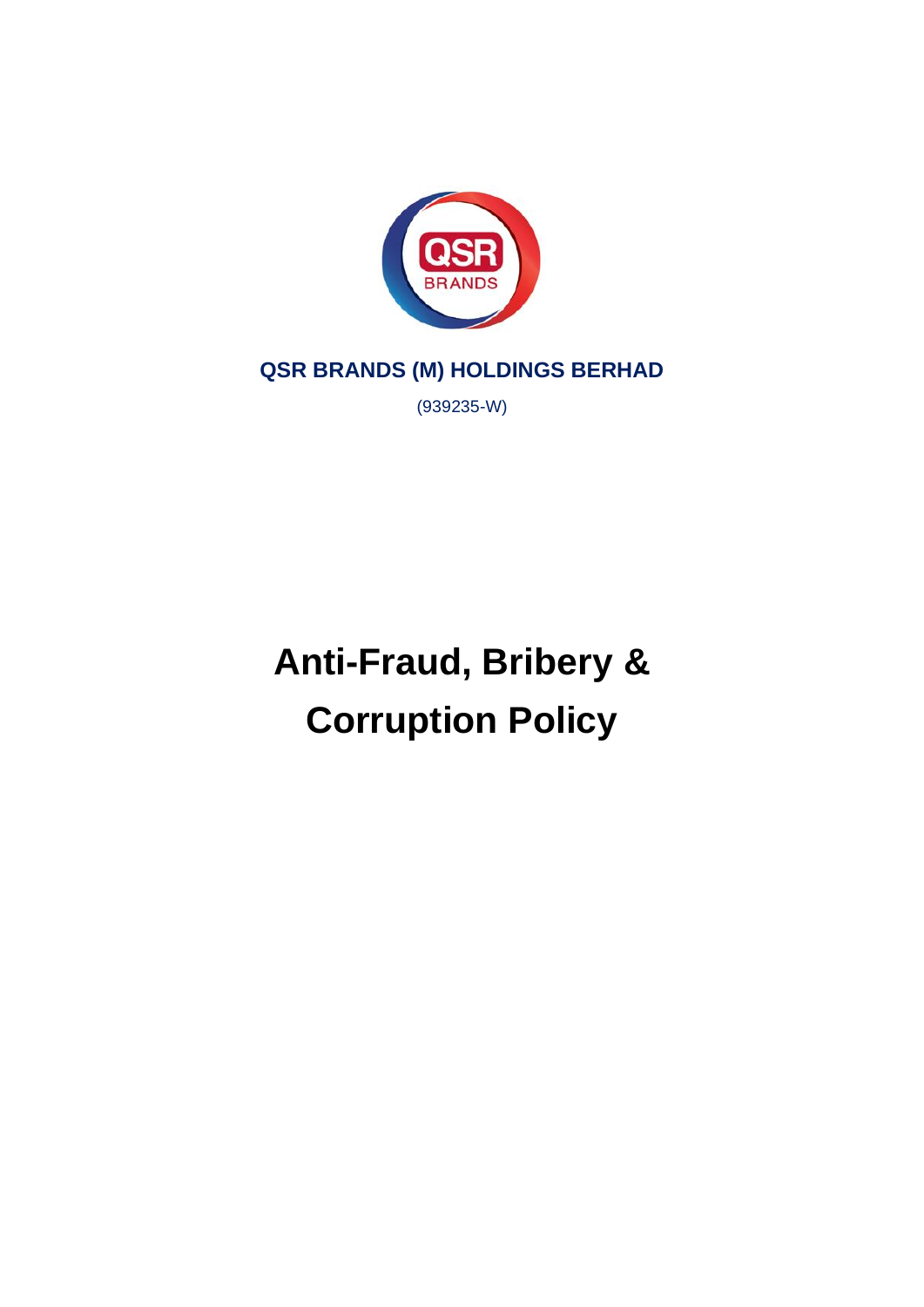

# **Table of Contents**

|  | 1.1                                                 | QSR'S ANTI-FRAUD, BRIBERY & CORRUPTION COMMITMENT 1                                                    |  |  |  |
|--|-----------------------------------------------------|--------------------------------------------------------------------------------------------------------|--|--|--|
|  | 1.2                                                 |                                                                                                        |  |  |  |
|  | 1.3                                                 |                                                                                                        |  |  |  |
|  | 1.4                                                 |                                                                                                        |  |  |  |
|  | 1.5                                                 |                                                                                                        |  |  |  |
|  |                                                     |                                                                                                        |  |  |  |
|  | 2.1                                                 |                                                                                                        |  |  |  |
|  | 2.2                                                 |                                                                                                        |  |  |  |
|  | 2.3                                                 |                                                                                                        |  |  |  |
|  |                                                     |                                                                                                        |  |  |  |
|  | 3.1                                                 | TOP LEVEL COMMITMENT/GOVERNANCE ROLES &                                                                |  |  |  |
|  | 3.2                                                 |                                                                                                        |  |  |  |
|  | 3.3                                                 | <b>UNDERTAKE CONTROL MEASURES/PREVENTION &amp; DETECTION  13</b>                                       |  |  |  |
|  | 3.4                                                 | <b>SYSTEMATIC REVIEW, MONITORING AND</b><br><b>ENFORCEMENT/REPORTING, INVESTIGATION AND CORRECTIVE</b> |  |  |  |
|  |                                                     |                                                                                                        |  |  |  |
|  | 3.5                                                 |                                                                                                        |  |  |  |
|  |                                                     |                                                                                                        |  |  |  |
|  | 16                                                  |                                                                                                        |  |  |  |
|  | APPENDIX 1: SUMMARY OF ROLES AND RESPONSIBILITES 17 |                                                                                                        |  |  |  |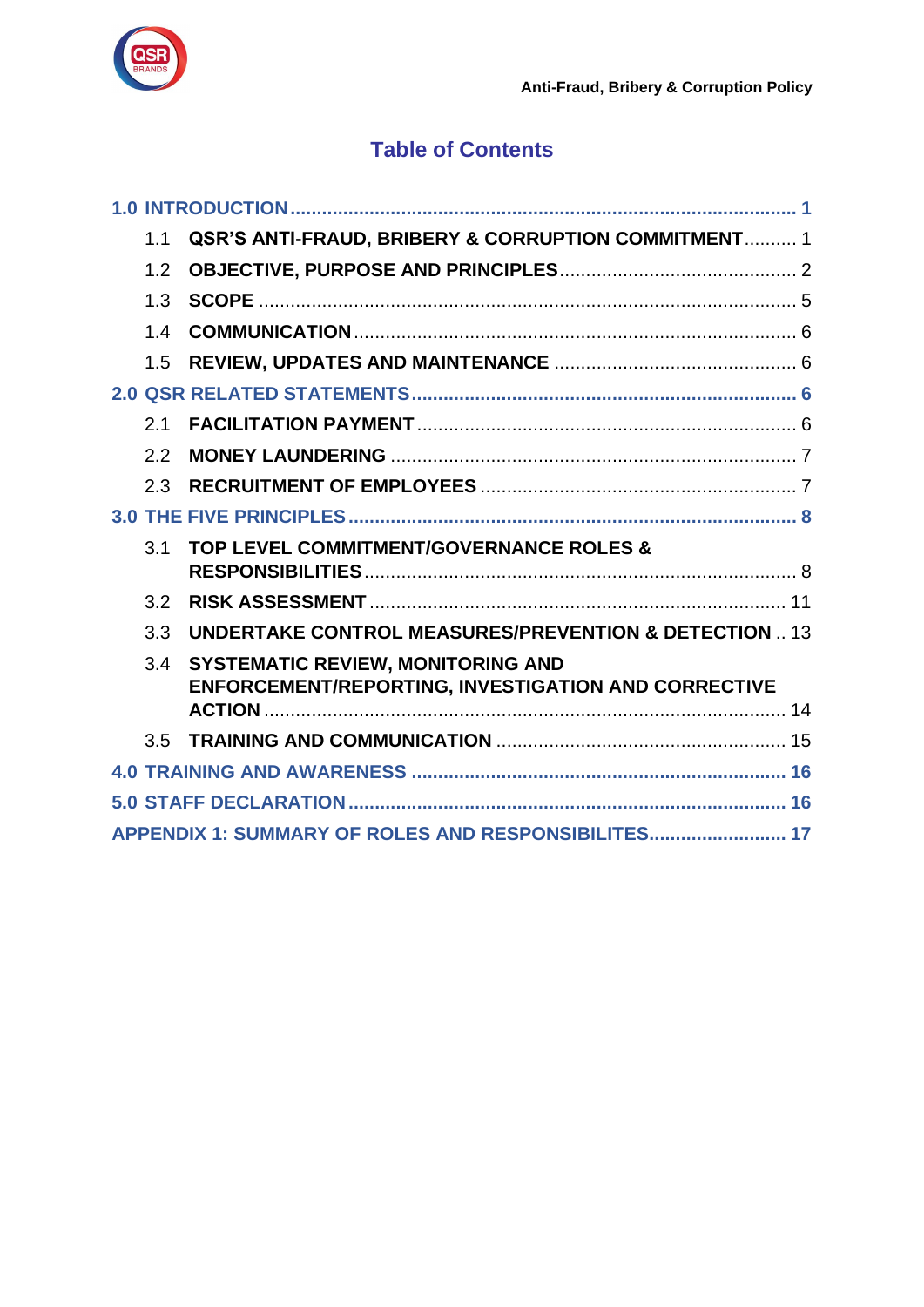

## <span id="page-2-0"></span>**1.0 INTRODUCTION**

### <span id="page-2-1"></span>1.1 **QSR'S ANTI-FRAUD, BRIBERY & CORRUPTION COMMITMENT**

- 1.1.1 QSR Brands (M) Holdings Bhd ("**QSR**") and its subsidiaries (the "**Group**") are committed to conducting its businesses in an honest and ethical manner. The Group adopts a zero-tolerance approach to any form of fraud, bribery or corruption, whether direct or indirect, by or on behalf of its employees, Directors, agents, consultants, or any other persons or companies acting for or on behalf of the Group.
- 1.1.2 The Anti-Fraud, Bribery & Corruption Policy ("**Policy**") has been designed to align with the requirements set out in the Malaysian Anti-Corruption Commission (Amendment) Act 2018 ("**MACC Act 2018**"). Section 17(A)(3) of the MACC Act 2018 states that where an offence under the Section is committed by a commercial organisation, the director, controller, officer, partner and persons managing its affairs at the time of commission of the offence is deemed to have committed the offence of failing to prevent corruption. These individuals will then need to prove that the offence was committed without his consent or connivance and that he exercised due diligence to prevent the commission of the offence.

Therefore, having a clear and unambiguous policy statement on the Group's position regarding fraud, bribery and corruption and following the Adequate Procedures of T.R.U.S.T forms the cornerstone of an effective integrity management system. The Policy should thus be read in conjunction with the MACC Act 2018 as well as the Group's various policies & guidelines. If multiple documents discussed on the same subject, then the more stringent provision always applies.

- 1.1.3 Fraud is any intentional act or omission designed to deceive others, resulting in the victim suffering a loss and/or the perpetrator achieving a gain. The organization can be exposed to:
	- a) Internal Fraud, perpetuated by employees of the organization;
	- b) External Fraud, perpetuated by individuals outside the organization; and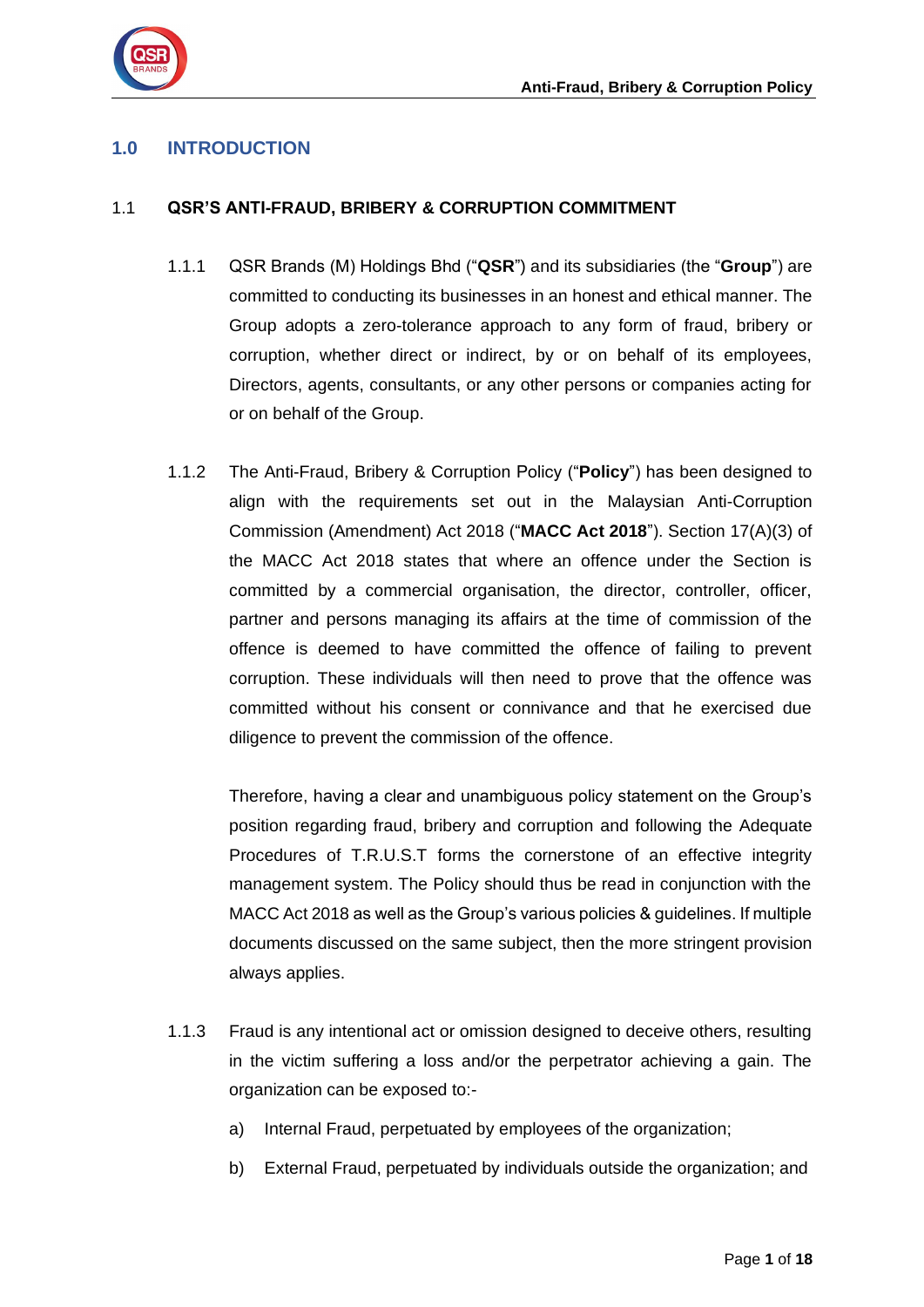

c) Collusion, perpetuated by individual within the organization and outsiders.

It is generally taken to involve theft, the removal of cash or asset to which the fraudster is not entitled to or false accounting, the falsification or alteration of accounting records, transaction records, computer records and other documents.

- 1.1.4 Bribery is an act of offering, promising, giving, accepting or soliciting of an undue advantage of any value (which could be financial or non-financial), directly or indirectly, and irrespective of location(s), in violation of applicable law, as an inducement or reward for a person acting or refraining from acting in relation to the performance of that person's duties.
- 1.1.5 Corruption is a form of misuse of entrusted power by a person with a position of authority to achieve any direct or indirect business or personal gain or advantage for themselves or others.

## *Note: The above act (under Clauses 1.1.3, 1.1.4 and 1.1.5) would be considered an offence under the Malaysian Anti-Corruption Commission (Amendment) Act 2018*

1.1.6 QSR is subject to risks associated to fraud, bribery and corruption. These risks will be incorporated in QSR Operational Risk Management Framework.

Therefore, there is a need that these risks are assessed for each area and process of business in QSR based on the following:-

- a) Internal stakeholders i.e. employees within the organization; and
- b) External stakeholders i.e. vendors, suppliers or any other 3rd parties engaging with QSR.

## <span id="page-3-0"></span>1.2 **OBJECTIVE, PURPOSE AND PRINCIPLES**

1.2.1 This Policy sets out QSR's overall position on fraud, bribery and corruption in all its forms, providing guidance to employees concerning on how to deal with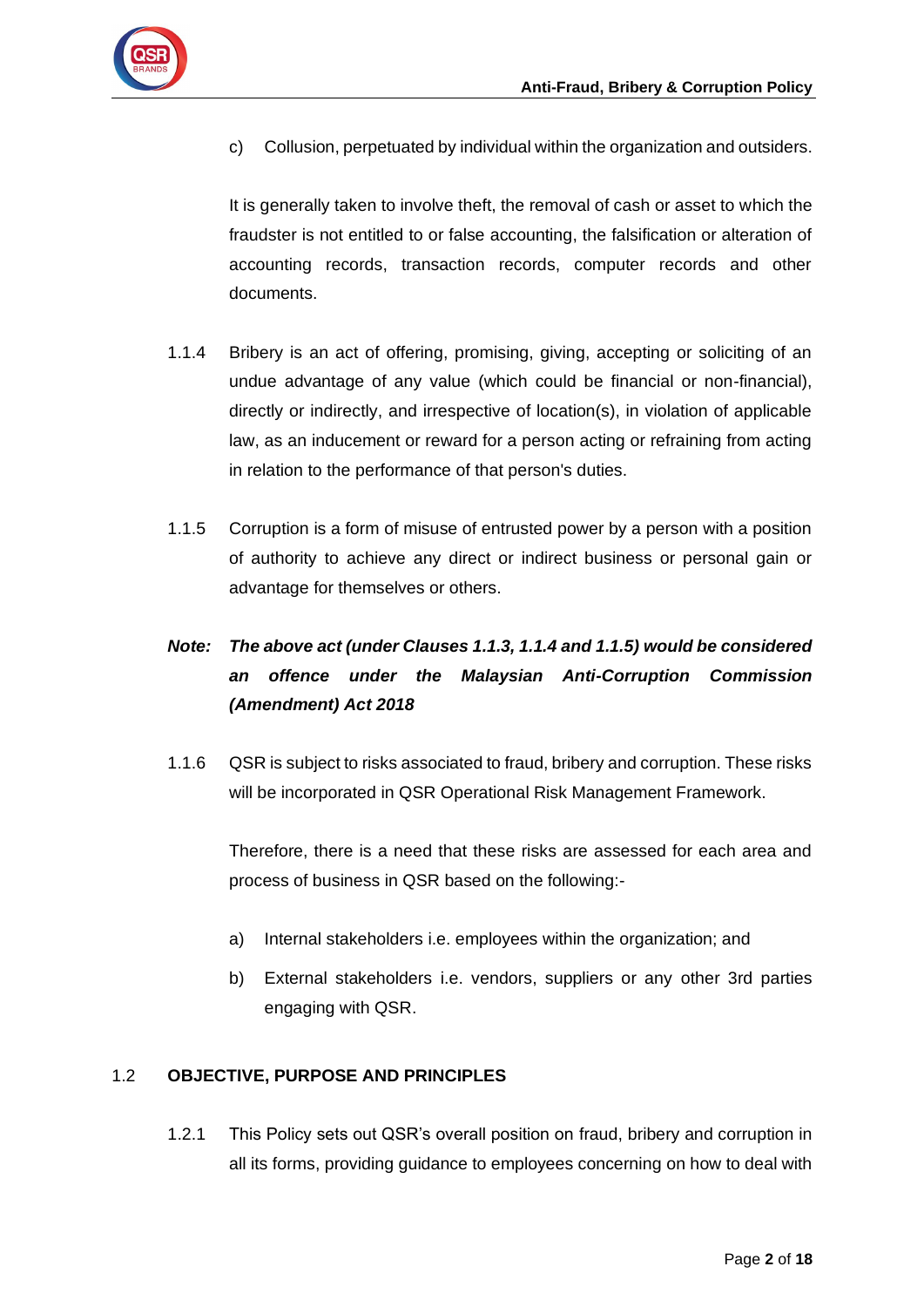

improper solicitation, fraudster, bribery and other corrupt activities and issues that may arise in the course of business.

- 1.2.2 The purpose of this Policy is to assist QSR to perform a sound fraud, bribery and corruption risk management and prevention approach and process which involves risks assessment, analysis, treatment, monitoring and reporting in a structured, systematic and consistent manner.
- 1.2.3 This policy is in line with Prime Minister's Department issuance of the Guidelines on Adequate Procedures pursuant to section 17A (5) of the MACC Act 2018 on 10 December 2018. By following the Guidelines on Adequate Procedures, QSR can raise it as defence against corporate liability. An organization can be liable to a fine of not less than ten (10) times the value of the gratification in question or RM1 million or imprisonment of not more than twenty (20) years or both, if convicted.

The Guidelines on Adequate Procedures outline five guiding principles of T.R.U.S.T.:-

- a) Top Level Commitment or Governance;
- b) Risk Assessment;
- c) Undertake Control Measures or Prevention and Detection;
- d) Systematic Review, Monitoring and Enforcement or Reporting, Investigation and Corrective Plan; and
- e) Training and Communication.
- 1.2.4 The Policy is guided by the above five principles:
	- *a) Top Level Commitment or Governance*
		- i) Management's commitment towards ethical value is supported by our guiding principal i.e. Can Do Attitude, Honesty, Accountability, Respect and Teamwork.
		- ii) As part of an organization's governance structure, an anti-fraud, bribery and corruption policy should be in place to convey the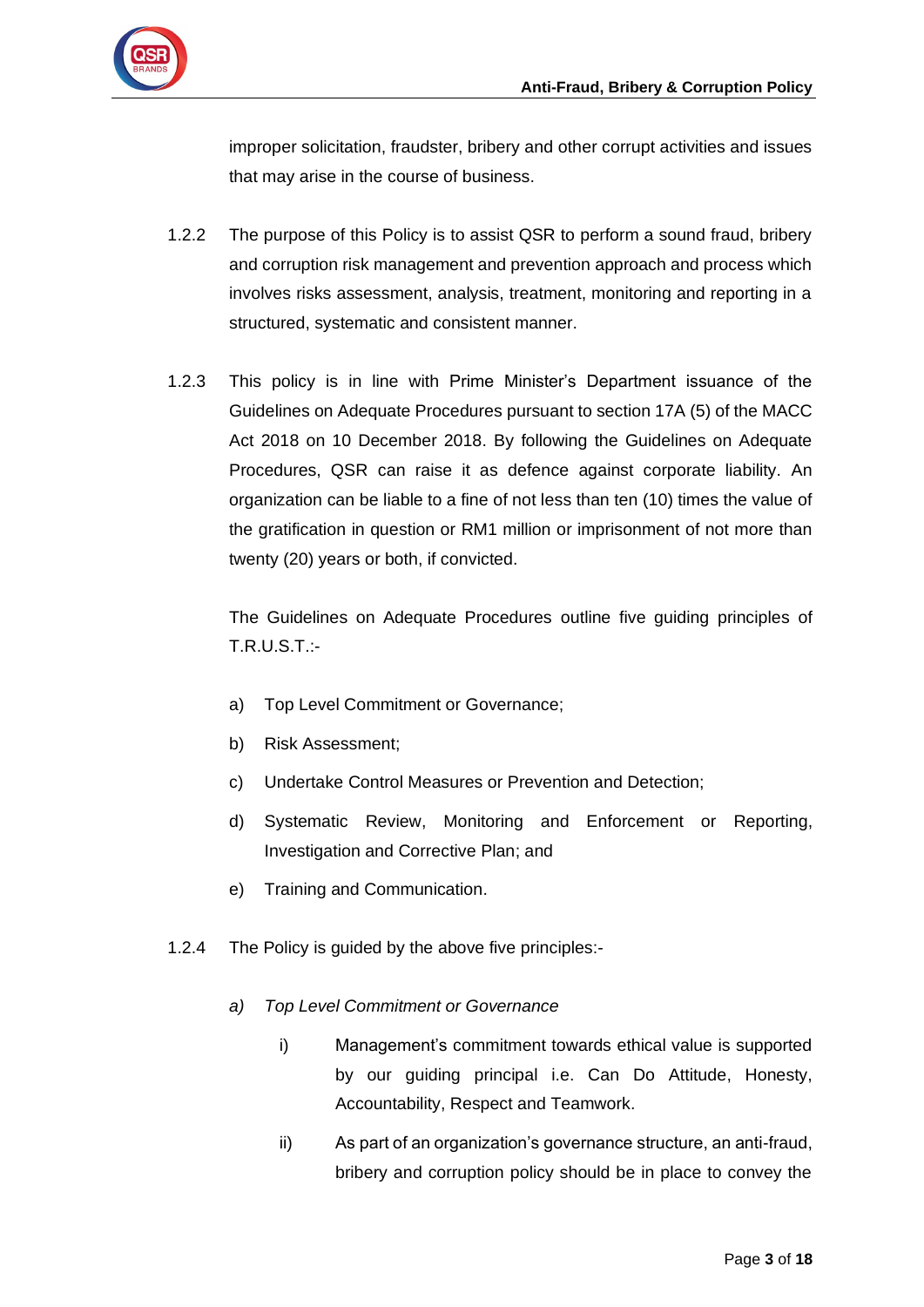

expectations of the board of directors, its delegated committees and senior management in managing fraud, bribery and corruption risks.

## *b) Risk Assessment*

Fraud, bribery and corruption risk exposure should be assessed periodically by the organization to identify specific potential schemes and events that the organization need to address including to mitigate or prevent the risk.

#### *c) Undertake Control Measures or Prevention and Detection*

Prevention techniques to avoid potential fraud, bribery and corruption risk events should be established, where feasible, to mitigate possible impact to the organization. Notwithstanding this, detection techniques should be established to uncover fraud, bribery and corruption events when preventive measures fail or such unmitigated risks are realized.

*d) Systematic Review, Monitoring and Enforcement or Reporting, Investigation and Corrective Action*

A coordinated approach to reporting investigation and corrective action should be used to help ensure potential fraud, bribery and corruption is addressed appropriately in a timely manner.

On-going evaluation should be selected, developed, and performed to ascertain whether the prevention and detection measures are present and functioning and deficiencies discovered/identified are communicated in a timely manner to parties responsible to address the same, including senior management and the board of directors

*e) Training and Communication* 

Refer to Section 1.4 and 4.0 for further information on training and communication.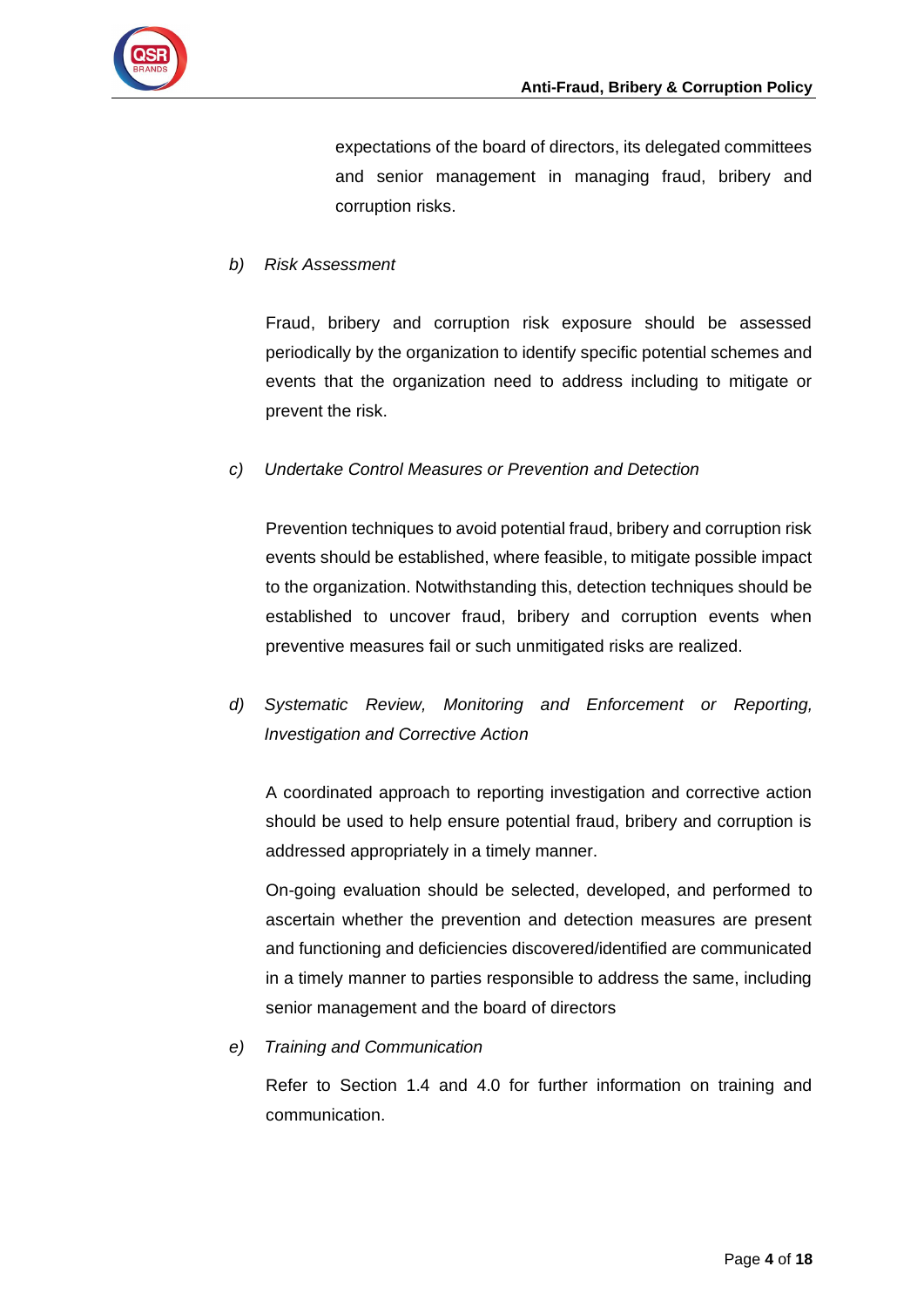

## <span id="page-6-0"></span>1.3 **SCOPE**

- 1.3.1 This policy is applicable to:
	- a) All personnel of QSR and its subsidiaries, including the Board of Directors and its employees;
	- b) QSR's business associates which include agents, consultants, suppliers, contractors, representatives or other intermediaries who acting for or on behalf of the Group; and
	- c) All parties engaging with QSR, including parties that are currently engaged with QSR or have intentions to engage with QSR in the future.
- 1.3.2 The Policy is not intended:
	- a) to be exhaustive, and there may be additional obligations that QSR's personnel, including the Directors and employees, are expected to adhere to or comply with when performing their duties. For all intents and purposes, the personnel shall always observe and ensure compliance with all applicable laws, rules and regulations to which they are bound to observe in the performance of their duties; and
	- b) to replace other controls or risk related processes or approaches QSR has implemented to manage fraud, bribery and corruption risks. For implementation purposes, the Policy should be read together and where applicable, be used as part of other documents which has already been established, such as:-
		- (i) Enterprise Risk Management Framework;
		- (ii) Code of Conduct & Ethics;
		- (iii) Whistle Blowing Policy;
		- (iv) Gift and Hospitality Policy;
		- (v) Sponsorship and Donations Policy;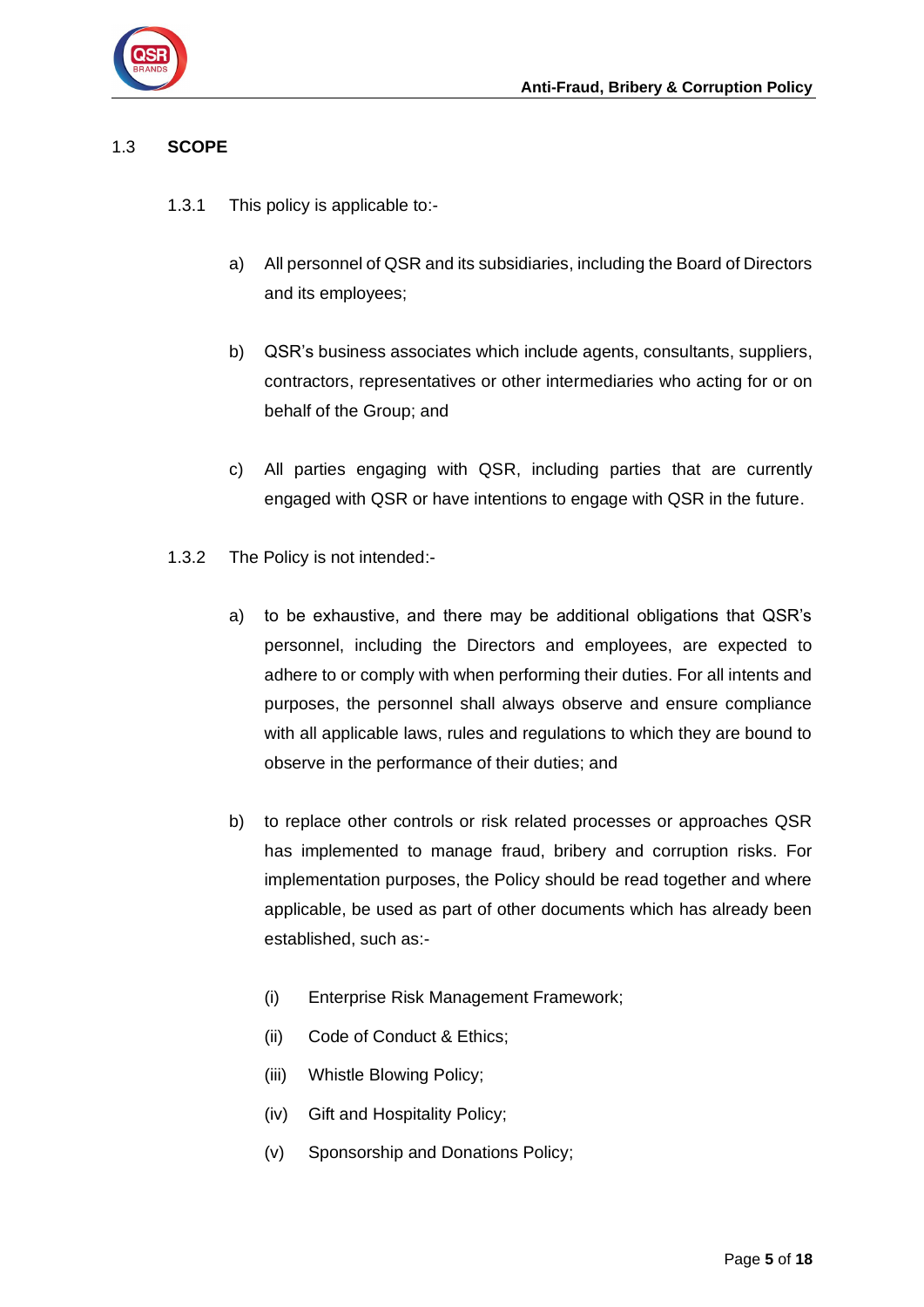

- (vi) Assets Declaration Policy; and
- (vii) Conflict of interest Policy.

## <span id="page-7-0"></span>1.4 **COMMUNICATION**

- 1.4.1 Communication of the Policy is critical in achieving its objectives and it should be made available to all employees of QSR by way of:
	- a) Placing the Policy in the internal portal; and
	- b) Training and awareness program such as the MACC Act 2018 training awareness program.

## <span id="page-7-1"></span>1.5 **REVIEW, UPDATES AND MAINTENANCE**

1.5.1 The Policy is maintained for review by Group Risk Management Unit ("**GRMU**"). GRMU will review the Policy periodically to determine its effectiveness, including the effectiveness to address potential fraud, bribery and corruption risks. If applicable, GRMU and Integrity and Governance Unit will update the Policy based on the outcome of the review.

## <span id="page-7-2"></span>**2.0 QSR RELATED STATEMENTS**

#### <span id="page-7-3"></span>2.1 **FACILITATION PAYMENT**

- 2.1.1 QSR prohibits any offering, requesting, receiving, giving or promising of facilitation payments in its business. Facilitation payment is a payment or other provision made personally to an individual in control of a process or decision to secure or expedite the performance of a routine or administrative duty or function.
- 2.1.2 Therefore, all QSR's employees must not offer, promise, give, request, accept or receive anything which might reasonably be regarded as a facilitation payment. The reason underlying this prohibition is that facilitation payment is seen as a form of bribery and corruption.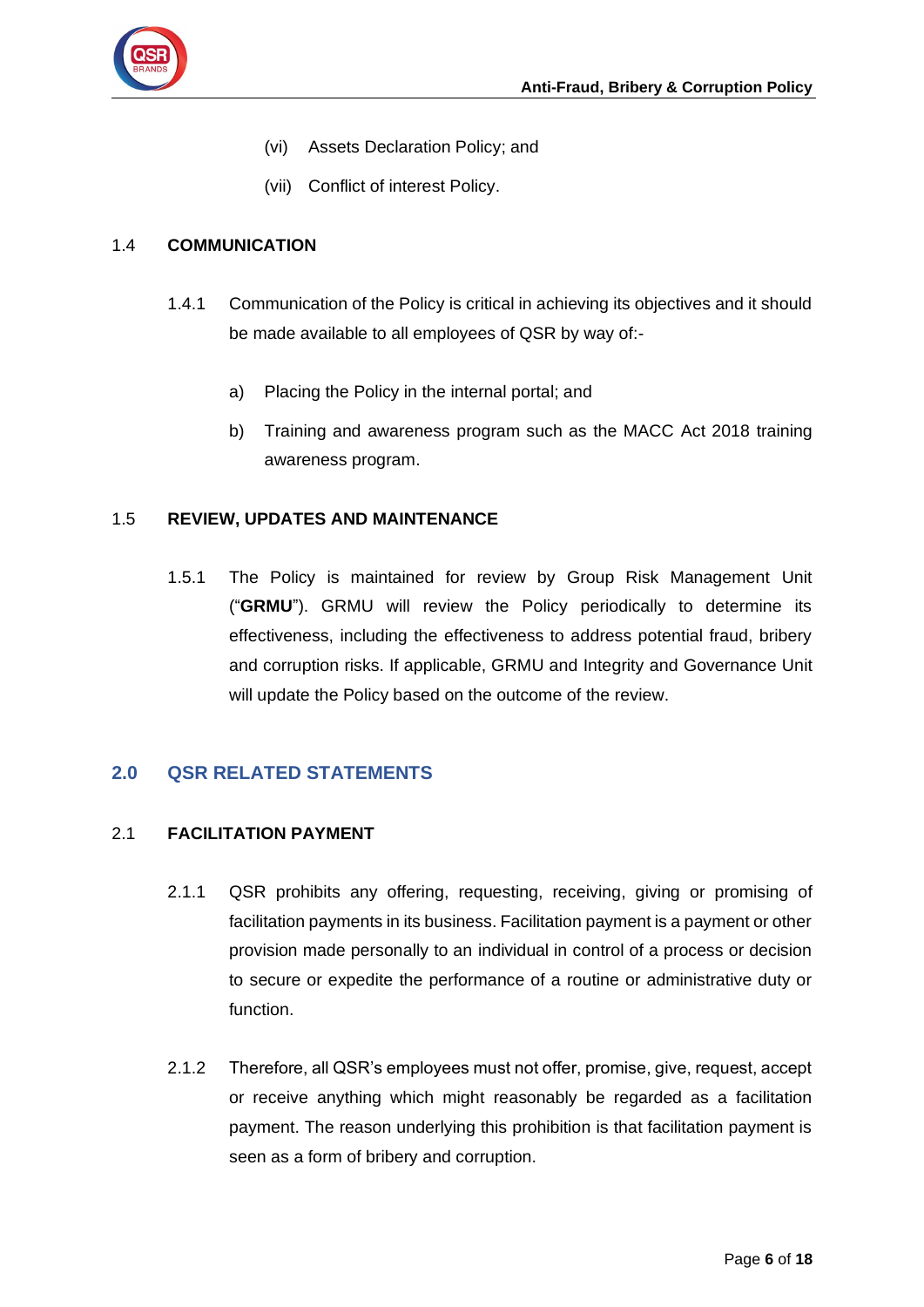

- 2.1.3 Personnel shall decline to make the payment and report to Corporate Governance and Business Eco-system ("**CGBE**") immediately when they encounter any requests for a facilitation payment. In addition, if a payment has been made and personnel are unsure of the nature, CGBE must be notified immediately, and the payment recorded transparently.
- 2.1.4 However, in a dangerous situation where an employee's life or liberty is at stake, it is permitted to make the payments. The employee must immediately report to CGBE to record the details.

## <span id="page-8-0"></span>2.2 **MONEY LAUNDERING**

- 2.2.1 QSR strongly objects to practices related to money laundering, including dealing in the proceeds of criminal activities. Money laundering is a very serious crime and the laws governing this type of crime can have extra territorial effect, i.e. the application of the law is extended beyond local borders. The penalties for breaching anti-money laundering legislation are severe and can include extradition and incarceration in foreign jurisdictions.
- 2.2.2 To avoid violating anti-money laundering laws, QSR's employees are responsible to conduct due diligence to ensure that business dealings or transactions with prospective business associates are commenced for legitimate business purposes and using legitimate funds.

## <span id="page-8-1"></span>2.3 **RECRUITMENT OF EMPLOYEES**

- 2.3.1 QSR, being a diversified business entity, provides equal opportunity for any qualified and competent individual to be employed by the company.
- 2.3.2 The recruitment of employees should be based on approved selection criteria to ensure that only the most qualified and suitable individuals are employed.
- 2.3.3 In line with this, a background check should be conducted in order to ensure that the critical job positions have not been convicted in any bribery or corruption cases nationally or internationally.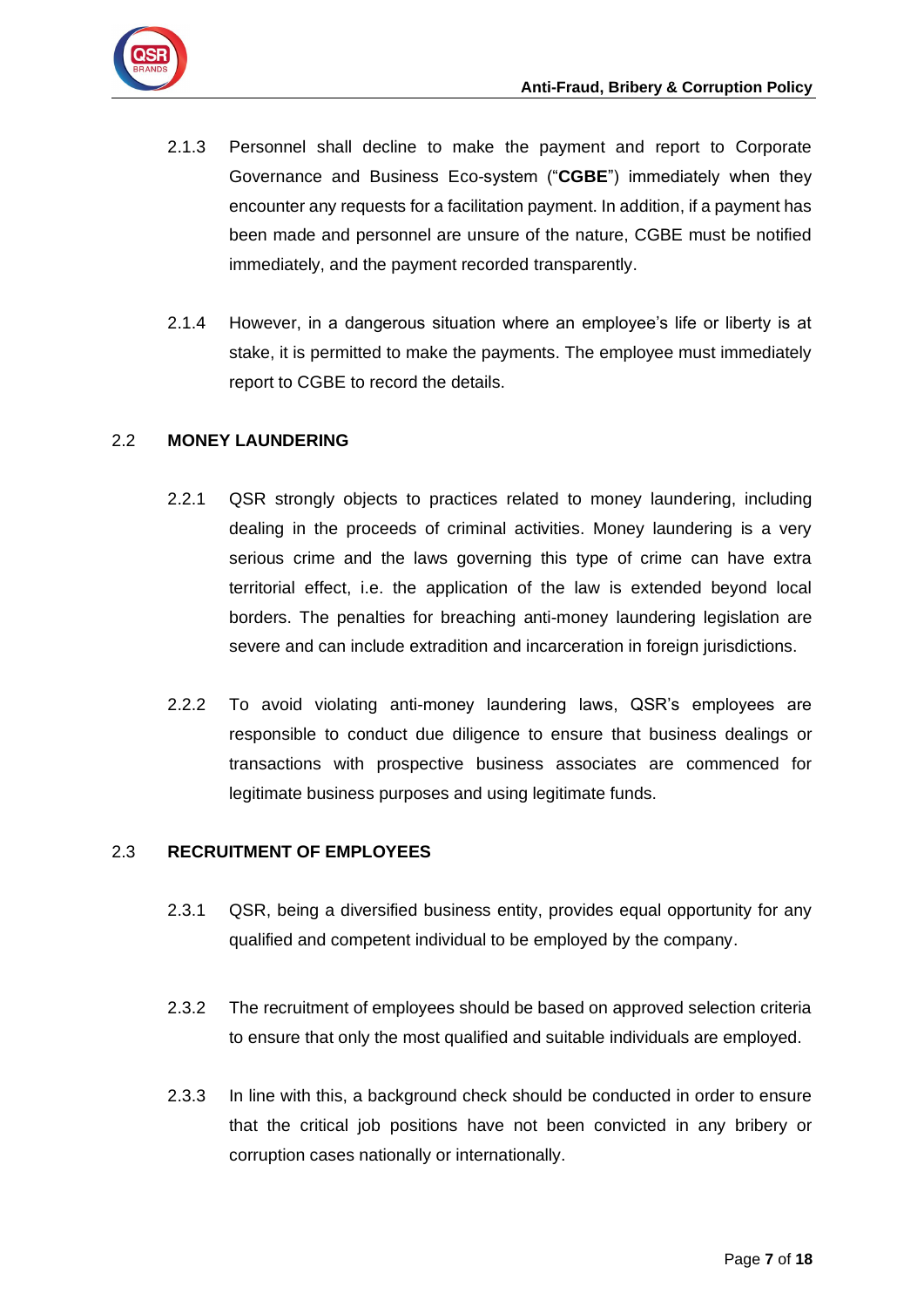

## <span id="page-9-0"></span>**3.0 THE FIVE PRINCIPLES**

Top Level Commitment/ **Governance** •Board of **Directors** • Risk Management **Committee** •Audit **Committee** • Management •Employees Risk Assessment • Risk Identification • Risk Analysis • Risk Mitigate • Risk Monitoring Undertake **Control Measures** •Pre-Employment **Screening** • Training & Awareness •Payroll, Claims and Overtime • Limit of **Authorities** •Procument **Controls** •Accounting **Controls** •Assest **Declaration** • Whistle Blowing Policy •Audit Function **Systematic** review, monitoring & **Enforcement** • Reporting /Allegation • Conducting Investigation • Results • Corrective actions • Monitoring **Preventive Controls** • Monitoring **Detection** Training and **Communication** • Continous training to all staff •Internal portal as a common communication platform to all .<br>staff

The Policy pillars are supported by these five principles:-

*Figure 2: Five pillars of Anti-Fraud, Bribery & Corruption*

#### <span id="page-9-1"></span>3.1 **TOP LEVEL COMMITMENT/GOVERNANCE ROLES & RESPONSIBILITIES**

#### *Board of Directors*

The Board has the responsibility to ensure that management designs effective documents related to fraud, bribery and corruption to encourage and empower ethical behaviour amongst its employees.

The Board through its relevant Board Committees, should:-

- a) Maintain oversight of the fraud, bribery and corruption risk assessment by ensuring that the risks associated are being considered as part of the organization's risk assessment;
- b) Oversee the internal controls to manage fraud, bribery and corruption risks, to ensure that these are effectively established by management; and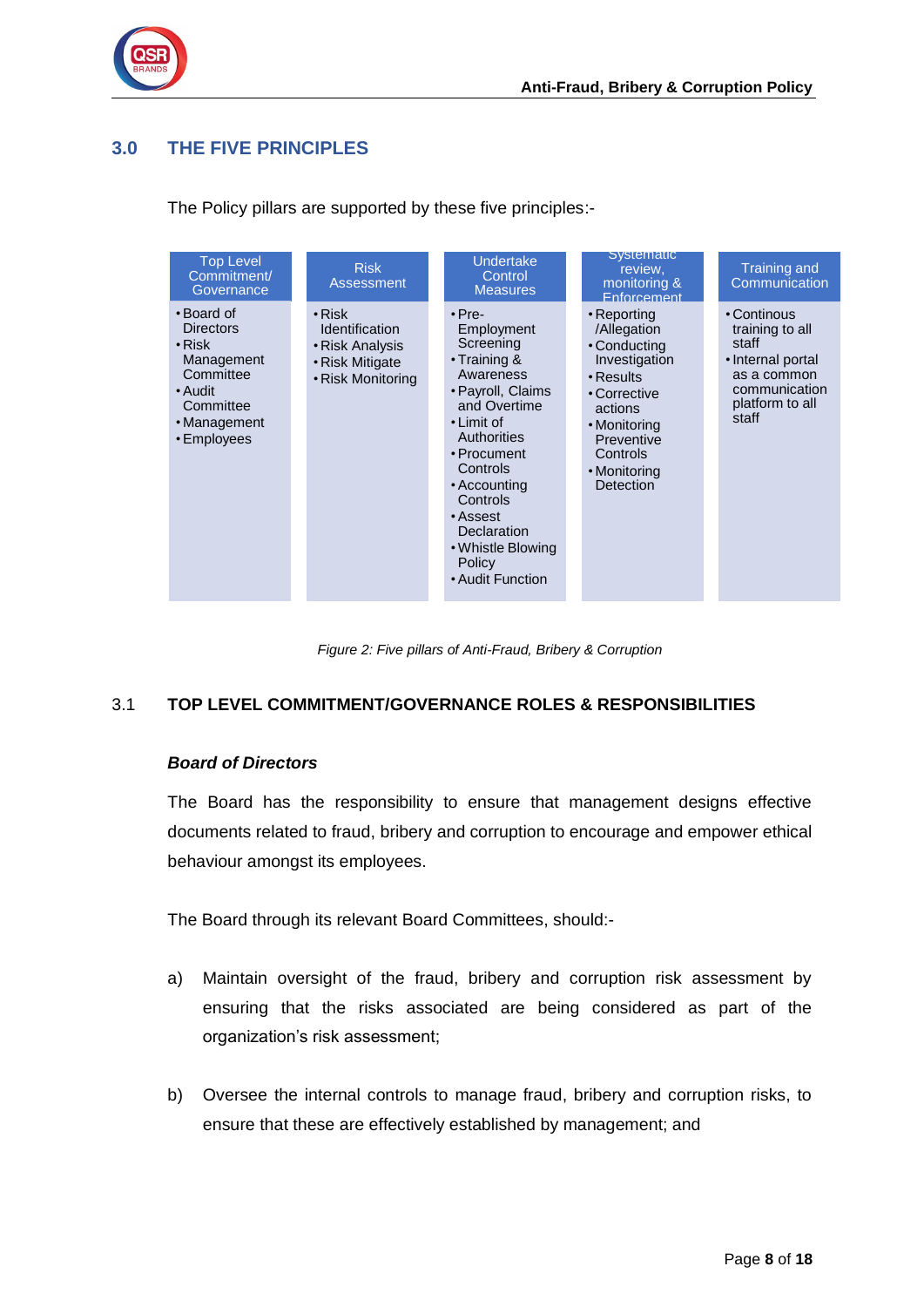

c) Ensure the organization has sufficient resources to enable the organization to achieve its fraud, bribery and corruption risk management objectives.

## *Audit Committee*

The Audit Committee is responsible to assist the Board of Directors in:-

- a) fulfilling its oversight responsibilities for the financial reporting process, system of internal control and audit process;
- b) ensuring the adequacy of controls in the processes and procedures undertaken in accordance with applicable laws, rules and regulations, directives and guidelines established by the relevant regulatory bodies;
- c) overseeing the implementation and monitoring the effectiveness of the Whistleblower Policy and Procedures; and
- d) reporting to the Board of Directors any suspected frauds or irregularities, serious internal control deficiencies or suspected infringement of laws, rules and regulations which come to its attention and are of sufficient importance to warrant the attention of the Board.

#### *Risk Management Committee*

The Risk Management Committee is responsible to assist the Board of Directors to:-

- a) Oversee the risk management matters of the organization, which include identifying, managing, monitoring, treating and mitigating significant risks across the organization;
- b) Review and recommend the principles, frameworks and policies for managing risks within the Group, for consideration and approval by the Board; and
- c) Review and approve the procedures and guidelines for managing risks within the Group.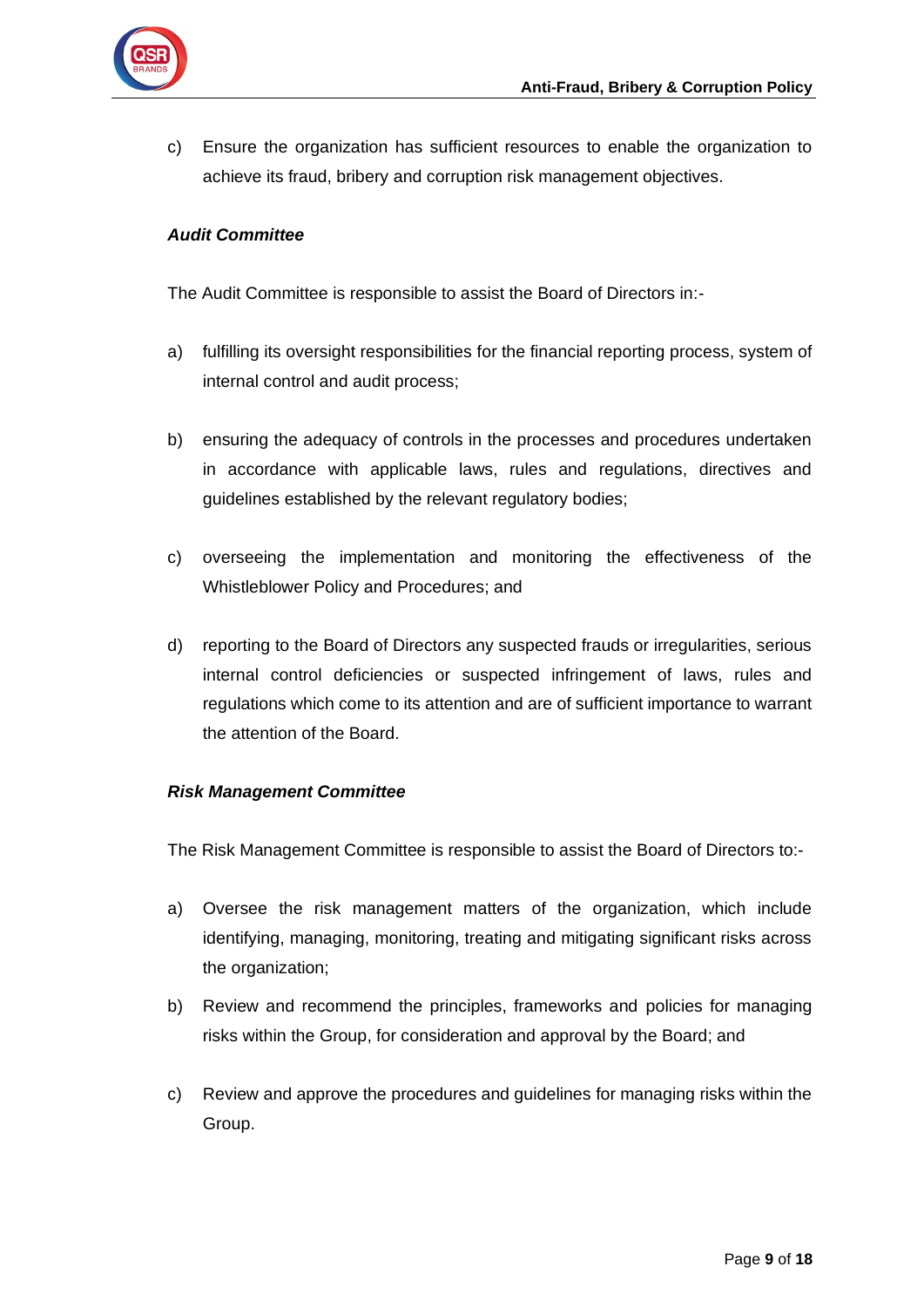

#### *Management & Employees*

All QSR personnel (including its Directors and employees of its subsidiaries) are required to carry out those responsibilities and obligations relating to the Group's antifraud, bribery and corruption stance, alongside those already in existence, which includes the following:-

- a) Be familiar with applicable requirements and directives of the Policy and communicate them to subordinates, business associates and any other engaging parties;
- b) Promptly record all transactions and payments in QSR's books and records accurately and with reasonable detail;
- c) Refer to CGBE if any questions about this Policy arise or if there is a lack of clarity about the required action in a particular situation;
- d) Always raise suspicious transactions and other "red flags" (indicators of bribery or corruption) to immediate superiors for guidance on the next course of action;
- e) Be alert to indications or evidence of possible violations of this Policy;
- f) Promptly report violations or suspected violations through appropriate channels;
- g) Attend anti-bribery and corruption training as required according to position; and
- h) Not misuse their position or QSR's name for personal advantage.

When dealing with business associates or any other third parties, all QSR personnel shall not:-

- a) Express unexplained or unjustifiable preference for certain parties;
- b) Make any attempt at dishonestly influencing their decisions by offering, promising or conferring advantage;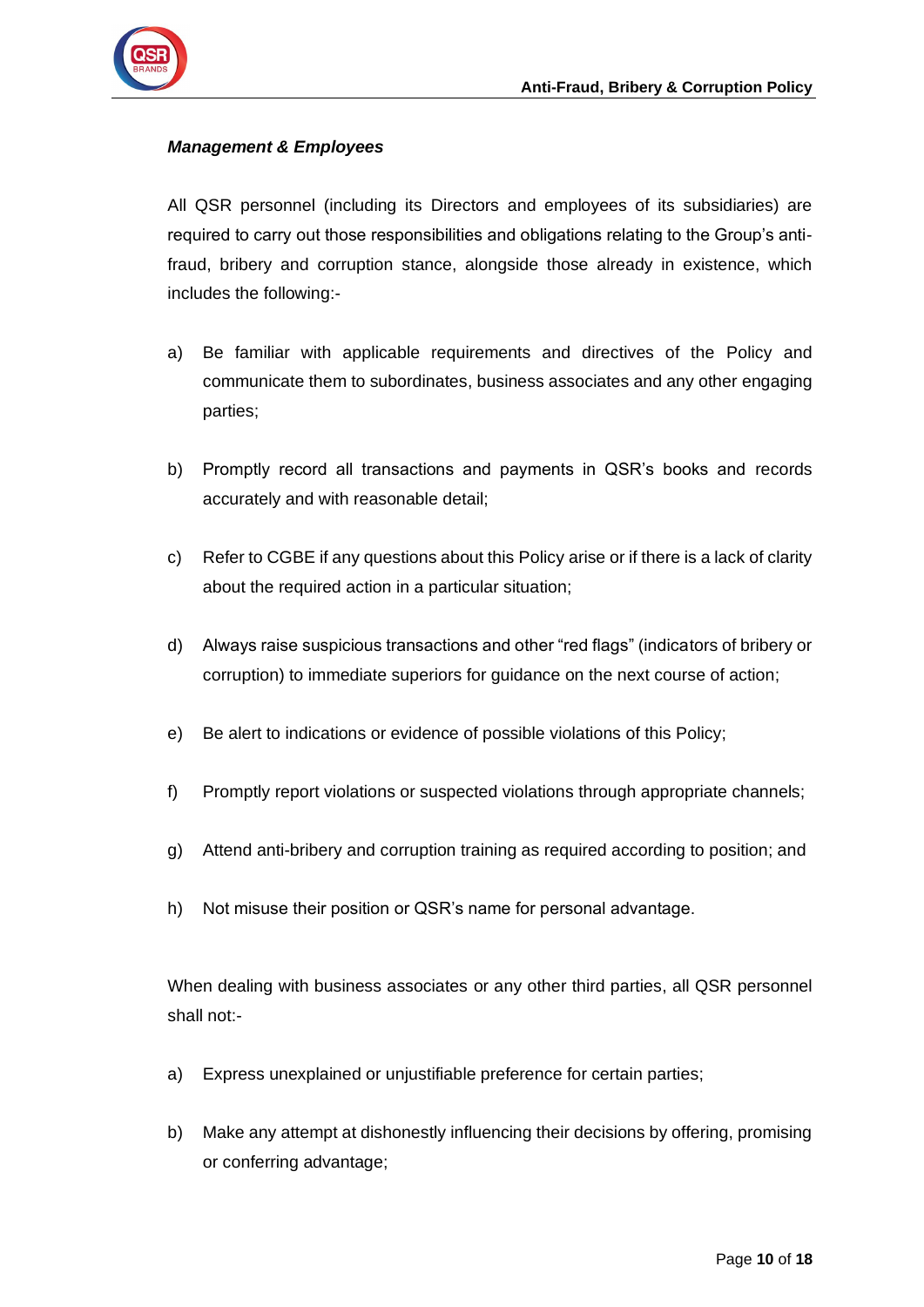

- c) Exert improper influence to obtain benefits from them; and
- d) Directly or indirectly offer or make promise or corrupt payments, in cash or in kind for a specific favor or improper advantage from them.

During an active or anticipated procurement or tender exercise, personnel participating in the exercise in any way whatsoever, shall not:-

- a) Receive gifts or hospitality or any kind of benefit from any external party participating, planning to participate, or expected to participate, in the procurement or tender exercise;
- b) Provide anything other than a corporate gift to any external/third party related to the exercise;
- c) Be involved in any discussions regarding business or employment opportunities, for personal benefit or for the benefit of a business associate;
- d) Abuse the decision-making and other delegated powers given by the top management; and
- e) Bypass normal procurement or tender process and procedure.

Summary of roles and responsibilities are in Appendix 1 of this Policy.

#### <span id="page-12-0"></span>3.2 **RISK ASSESSMENT**

Risk exposure on fraud, bribery and corruption should be assessed periodically by the organization.

a) Risk Identification

Information gathering on the list of fraud, bribery and corruption that is relevant to the organization. The process must consider all types of schemes, scenarios, incentives, and opportunities to commit fraud, bribery and corruption within the organization.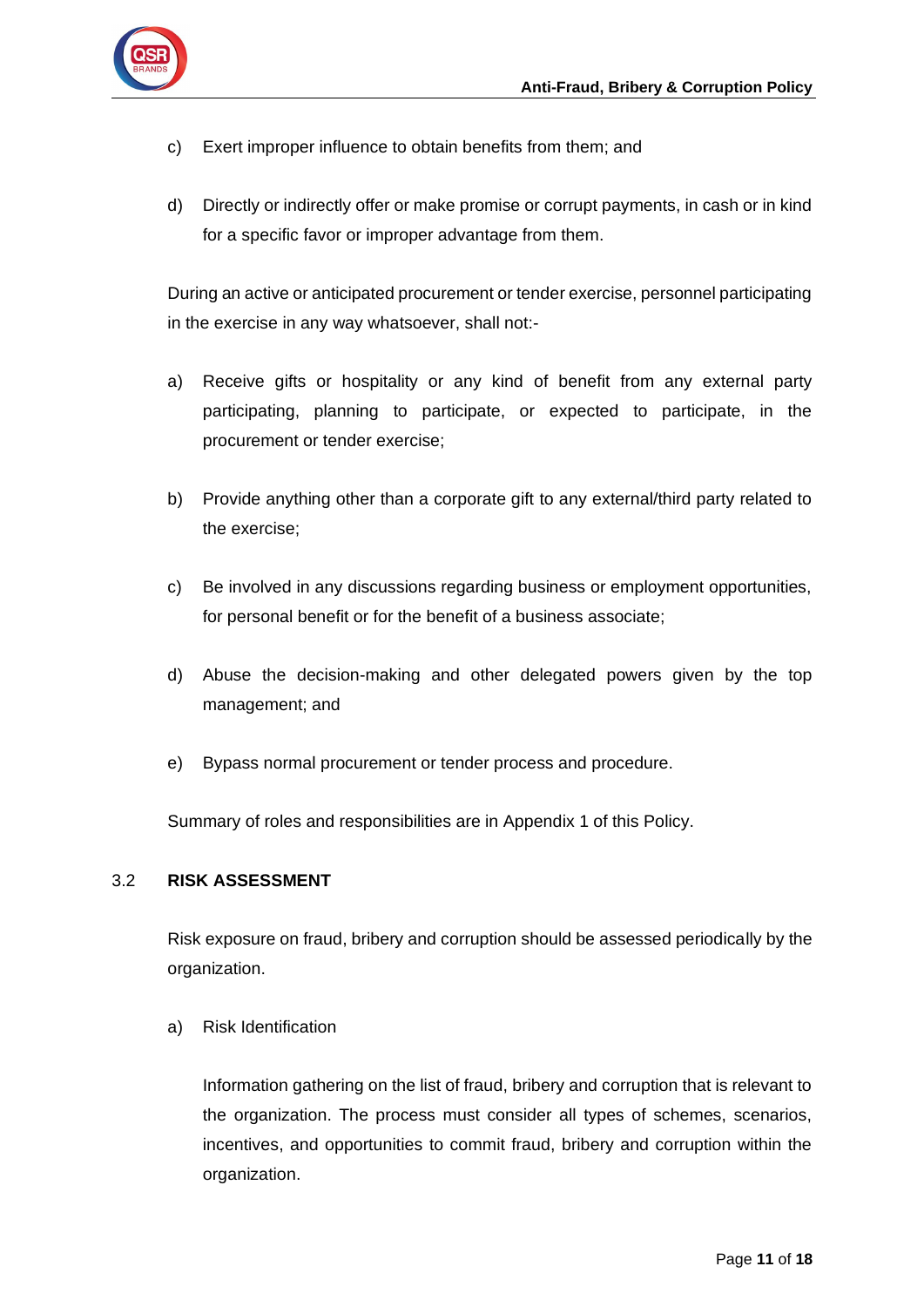

GRMU engagement with the relevant individuals with expertise on their areas but not limited to:-

- (i) Business operation personnel which consists of Group, upstream and downstream, to leverage their knowledge on the business, customer, suppliers and vendors interactions;
- (ii) Finance/Accounting personnel which consists of Group, upstream and downstream, who are familiar with the financial reporting and internal process;
- (iii) Digital personnel, who are familiar with IT security areas, which are likely to be targeted;
- (iv) Procurement personnel of Group, upstream and downstream, to leverage where fraud, bribery or corruption could happen in the area of tender or procurement;
- (v) Group People Management, Compliance and Legal personnel who would provide advice on potential criminal, civil, and regulatory liability if the fraud, bribery or corruption were to occur;
- (vi) Internal audit personnel, who will be familiar the organization's internal controls and monitoring functions; and
- (vii) External consultants may be consulted with expertise in applicable standards, key risk indicators, anti-fraud, bribery and corruption methodology, control activities, and detection procedures, if the necessary expertise is not available internally.
- b) Risk Analysis

GRMU should assess via the risk matrix on the likelihood and consequences of identified fraud, bribery and corruption risks based on historical information, known cases via interviewing session with staff and business process owner. The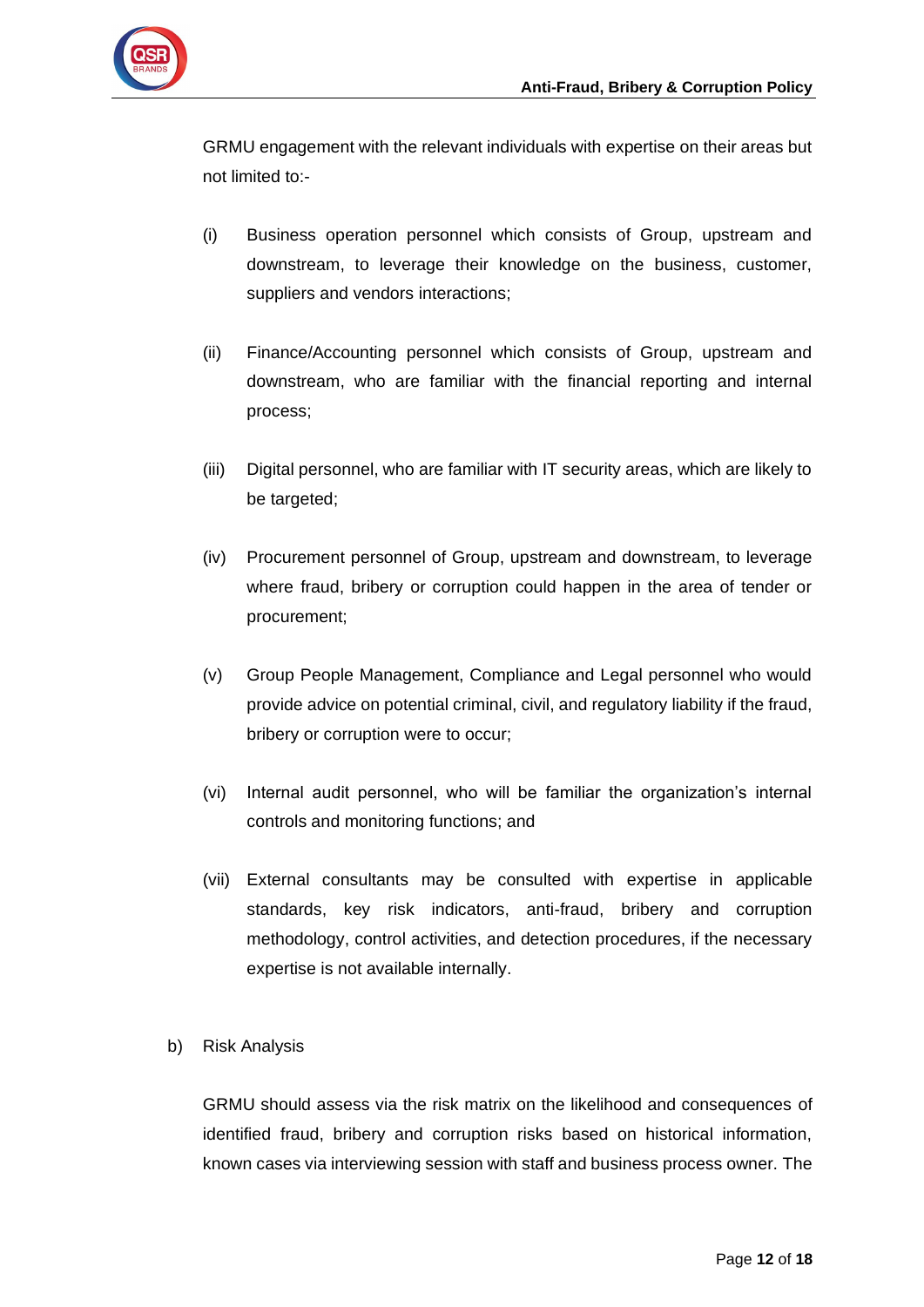

analysis via brainstorming activities with divisional units on the risk areas via scenarios planning, incentives and opportunities to commit the act of fraud, bribery and corruption.

#### c) Risk Mitigation

GRMU should assess what the response should be to address the identified risks and evaluate which the organization wants to implement as preventive and/ or detective control and procedures.

#### d) Risk Monitoring

GRMU must continue monitoring on areas which experience control deficiencies and areas that appear resistant to control suggestions. Overall control environment is key in the monitoring process.

#### <span id="page-14-0"></span>3.3 **UNDERTAKE CONTROL MEASURES/PREVENTION & DETECTION**

a) Prevention

Preventive techniques are key in mitigating the occurrence of fraud, bribery and corruption risks. It encompasses internal controls, policies & procedures, training and communication such as pre-employment screening, training & awareness program, regular checks on payroll transactions, claims reimbursement & overtime payment, limit of authorities, procurement & accounting controls and assets declaration.

#### b) Detection

Detection involves activities and programs designed to identify fraud, bribery or corruption that is occurring or has occurred such as whistle blowing policy and audit function where internal audit should consider incorporating fraud and corruption audit arrangements as part of its audit coverage and assignment scopes.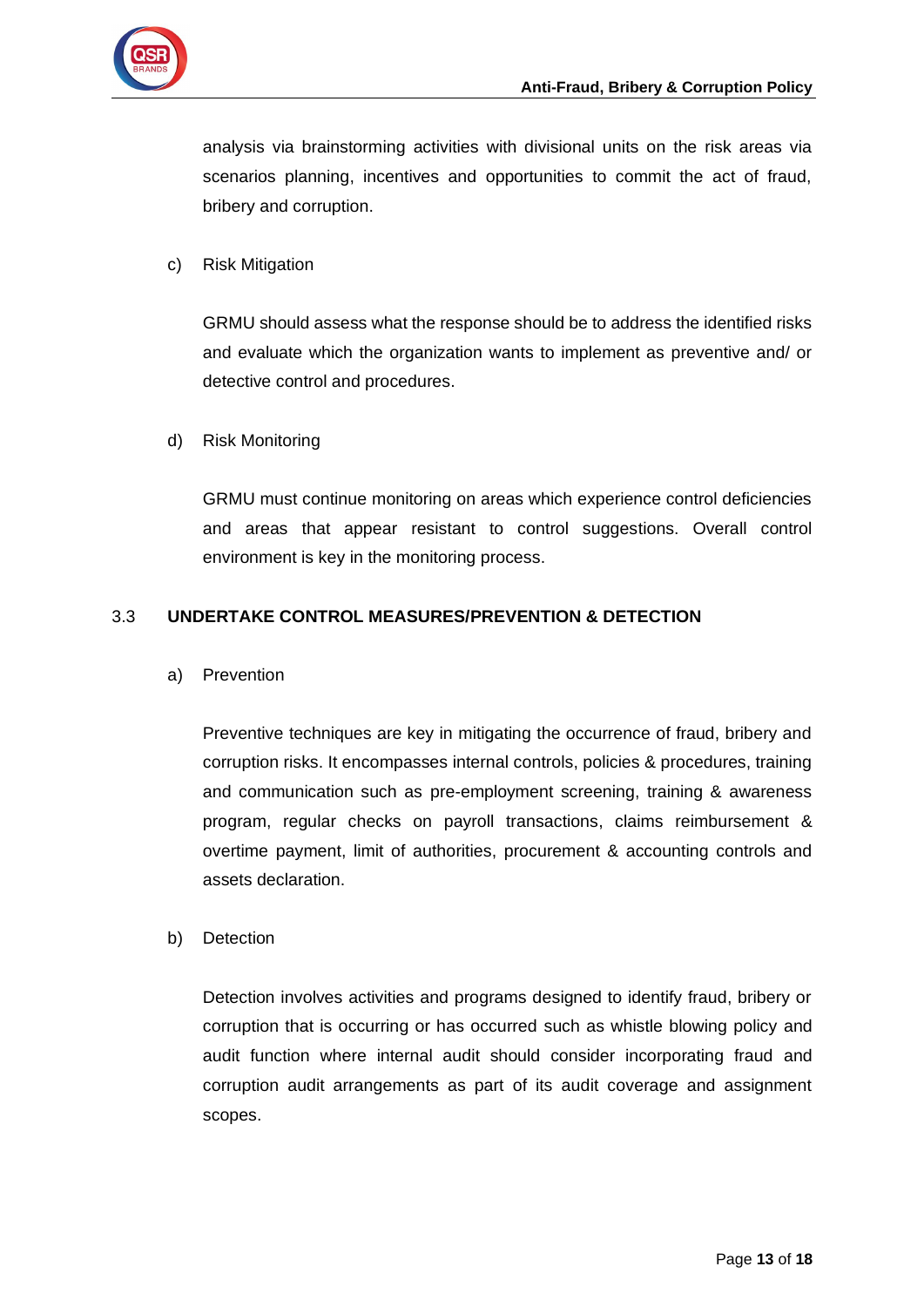

## <span id="page-15-0"></span>3.4 **SYSTEMATIC REVIEW, MONITORING AND ENFORCEMENT/REPORTING, INVESTIGATION AND CORRECTIVE ACTION**

The organization should have a proper structure in place in reporting, investigation and corrective action approach to respond to any allegation or suspected incident of fraud, bribery or corruption and ensure they are addressed appropriately and in a timely manner.

## a) Reporting

Personnel who, in the course of their activities relating to their employment at QSR, encounter actual or suspected violations of this Policy are required to report their concerns via reporting channels stated in QSR Whistleblowing Policy.

Reports made in good faith, either anonymously or otherwise, shall be addressed in a timely manner and without incurring fear of reprisal regardless of the outcome of any investigation.

Retaliation in any form against QSR personnel where the person has, in good faith, reported a violation or possible violation of this Policy is strictly prohibited. Any QSR personnel found to have deliberately acted against the interests of a person who has in good reported a violation or possible violation of this Policy shall be subjected to disciplinary proceedings or other actions.

- b) Investigation
	- (i) Internal audit will conduct an investigation once an allegation or incident of fraud, bribery or corruption is received or reported;
	- (ii) The investigation will document all relevant facts, including persons involved, times and dates.
	- (iii) The identity of a person filing a report will be treated as confidential to the extent possible, and only revealed on a need-to-know basis or as required by law or court order.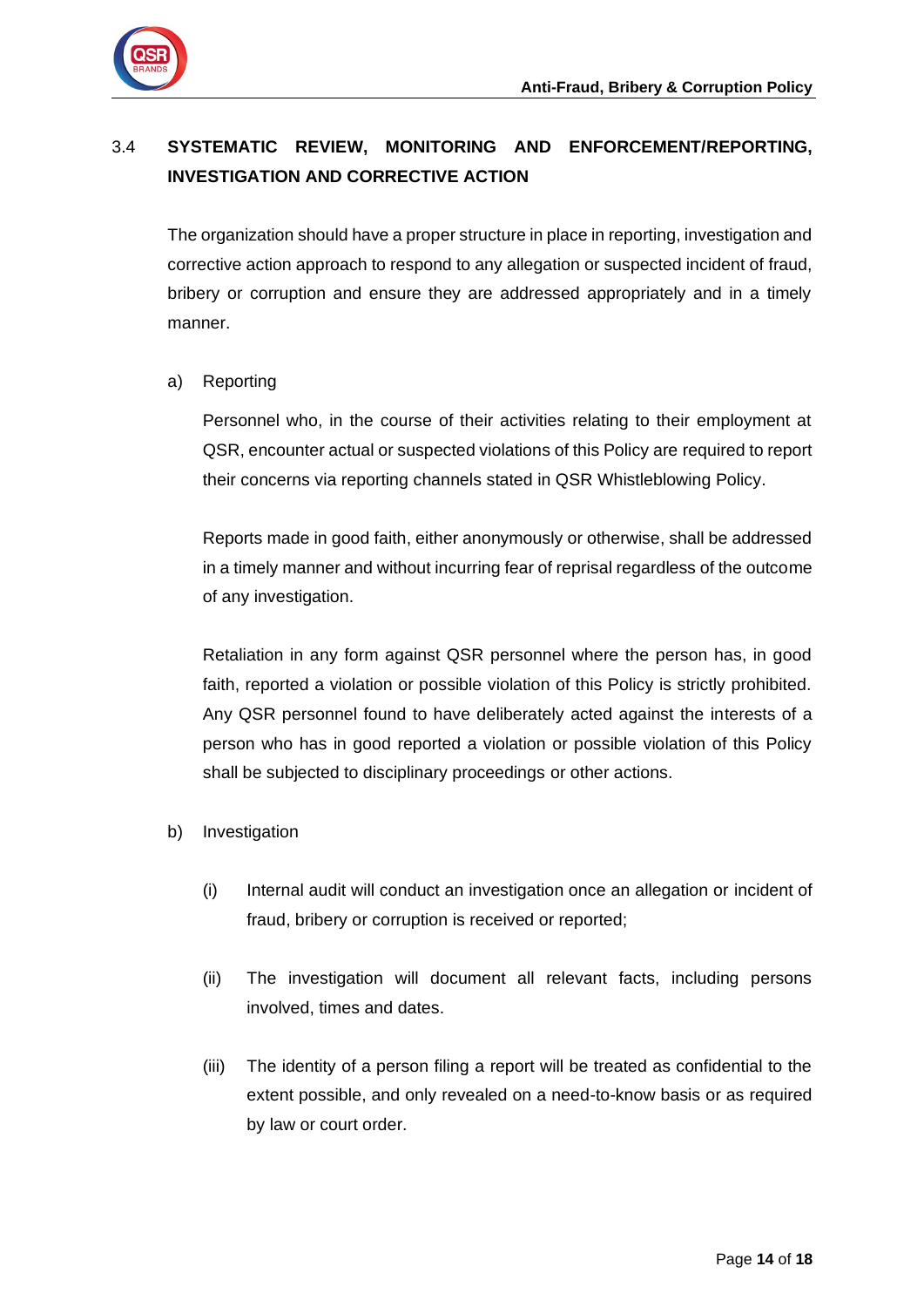

#### c) Investigation Results

Internal Audit will issue an investigation report stating the conclusion and recommendations including improvements to controls and processes to the Managing Director, and if appropriate to the Board of Directors through Audit Committee.

#### d) Corrective Action

Group People Management Office ("GPMO") will take the necessary action in accordance with the organization's disciplinary procedures against the employees.

The Managing Director will decide if the matter require prosecution to the relevant law enforcement and/to regulatory agencies for independent investigation. An Ethics Committee which is independent can be formed to assist the Managing Director in the deliberation and decision-making process.

For external parties, violations of the Policy may lead to penalties including termination of contract. Further legal action may also be taken in the event that our interests have been affected as a consequence of non-compliance by any individuals or organizations.

#### e) Monitoring

Continuous monitoring for any prevention and detection control deficiencies or weaknesses in managing fraud and corruption risks is critical.

#### <span id="page-16-0"></span>3.5 **TRAINING AND COMMUNICATION**

Refer to Section 1.4 and 4.0 for details.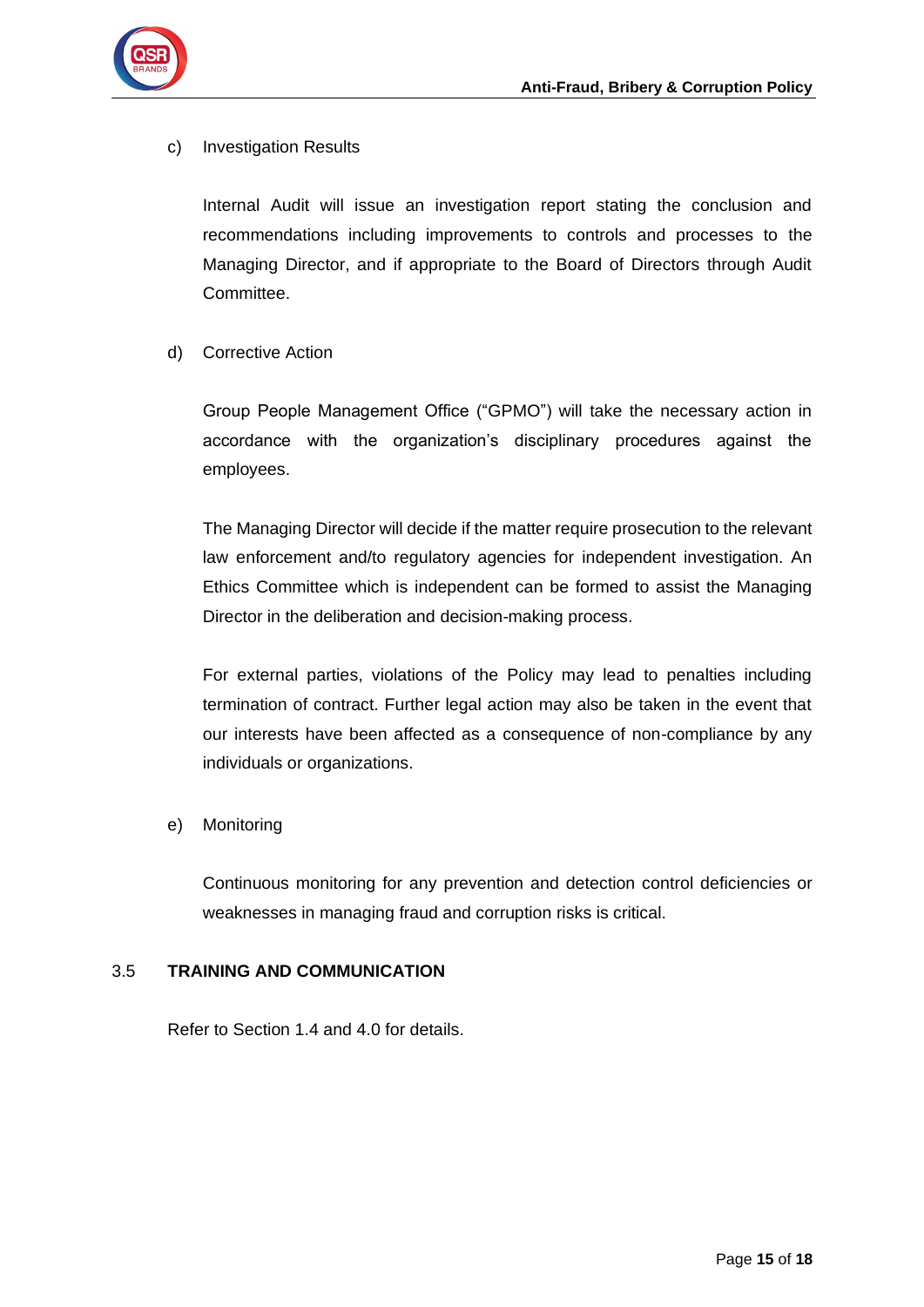

## <span id="page-17-0"></span>**4.0 TRAINING AND AWARENESS**

- 4.1 QSR shall continuously conduct training awareness programme for all its personnel in the Group regarding anti-fraud, bribery, corruption, ethics and compliance to promote a culture of integrity within the Group.
- 4.2 Business associates such as contractors, agents, consultant, suppliers, representatives and other intermediaries shall also undergo appropriate training and/or awareness session to inform them on the Group's policy pertaining the bribery or corruption.

## <span id="page-17-1"></span>**5.0 STAFF DECLARATION**

- 5.1 All QSR personnel shall acknowledge to have read, understood and accepted each of the statement in this Policy via digital confirmation through the internal portal. A list of employees' digital declaration shall be documented and retained by the GPMO for the duration of the personnel's employment.
- 5.2 CGBE reserves the right to request information regarding an employee's assets in the event that the person is implicated in any bribery-related accusation or incident.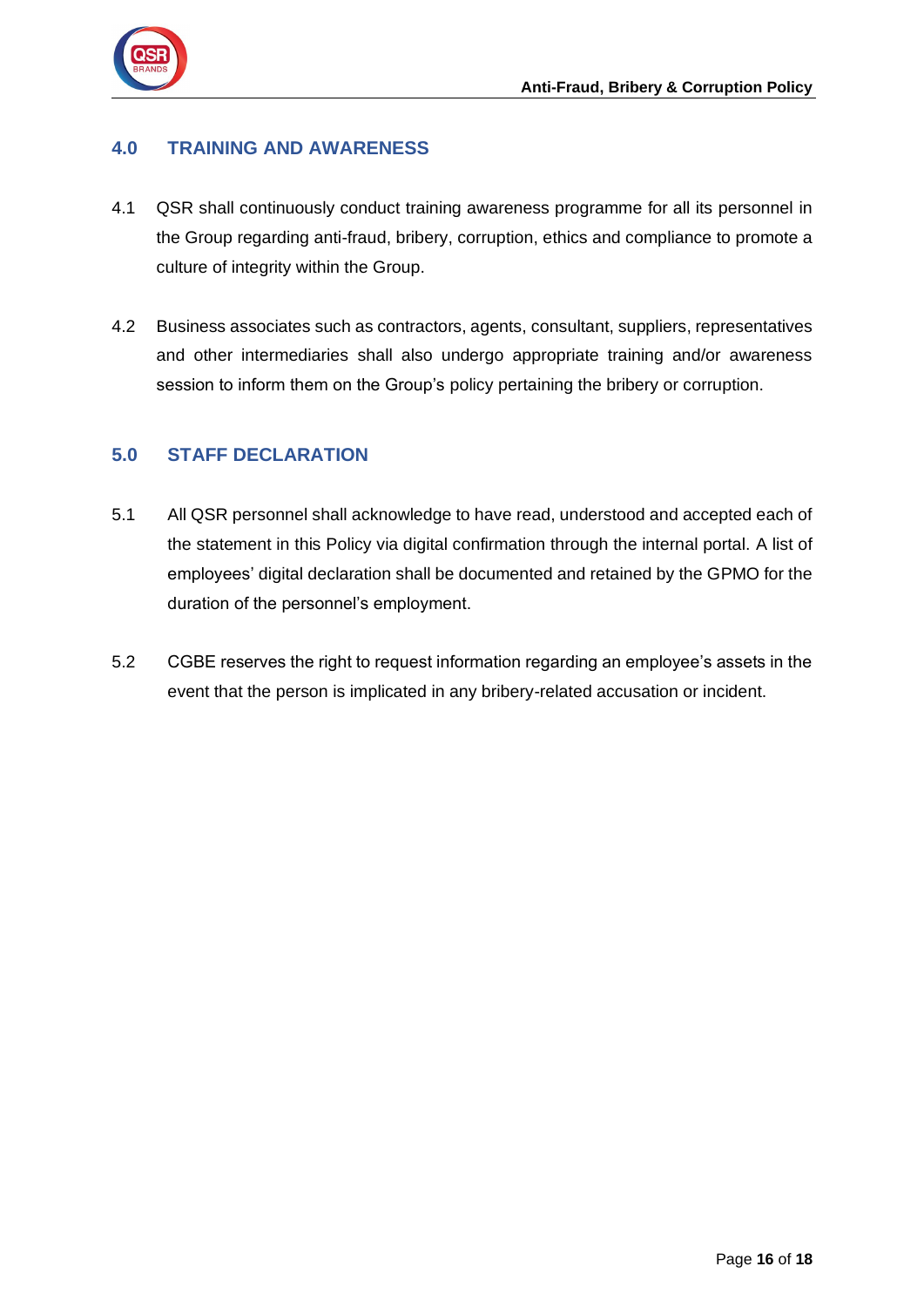

## <span id="page-18-0"></span>**APPENDIX 1: SUMMARY OF ROLES AND RESPONSIBILITES**

| <b>CATEGORY</b>                                 | <b>ROLES &amp; RESPONSIBILITES</b>                                                                                                                                                                                                                                                                                                                             |
|-------------------------------------------------|----------------------------------------------------------------------------------------------------------------------------------------------------------------------------------------------------------------------------------------------------------------------------------------------------------------------------------------------------------------|
| Employee                                        | Perform their roles with integrity;<br>i)<br>Report any instances of suspected fraud, bribery<br>ii)<br>and<br>corruption; and<br>Attend compulsory training and awareness program<br>iii)                                                                                                                                                                     |
| Divisions/Departments                           | Identify fraud, bribery and corruption risks in their business unit<br>i)<br>and include them in their risk profile;<br>Operationalize fraud, bribery and corruption controls in their<br>ii)<br>business unit; and<br>Report any detection of risk indicators breaches or unusual<br>iii)<br>transactions to GRMU.                                            |
| <b>Group People</b><br><b>Management Office</b> | i)<br>Take<br>in<br>accordance<br>with<br>the<br>action<br>the<br>necessary<br>organization's disciplinary procedures.                                                                                                                                                                                                                                         |
| <b>Group Risk</b><br>Management<br>Department   | Monitor the implementation of effective fraud, bribery and<br>i)<br>corruption risk management policy;<br>Provide independent challenges on the outcome of the fraud,<br>ii)<br>bribery and corruption risk management policies; and<br>Develop and maintain policies and guidelines associated with<br>iii)<br>fraud, bribery and corruption risk management. |
| <b>Risk Management</b><br>Committee             | Assist the Board to fulfil its responsibilities for governance and<br>management of fraud, bribery and corruption risk of Bursa<br>Malaysia.                                                                                                                                                                                                                   |
| <b>Audit Committee</b>                          | Assist the Board to fulfil its responsibilities to ensure the adequacy<br>of controls and procedures taken and reporting to the Board of any<br>suspected frauds or irregularities and serious internal deficiencies.                                                                                                                                          |
| <b>Internal Audit</b>                           | Conduct an investigation once an allegation of fraud, bribery or<br>i)<br>corruption has been reported; and<br>To consider QSR's fraud, bribery and corruption controls and<br>ii)<br>arrangements as part of its audit coverage and assignments<br>scope.                                                                                                     |